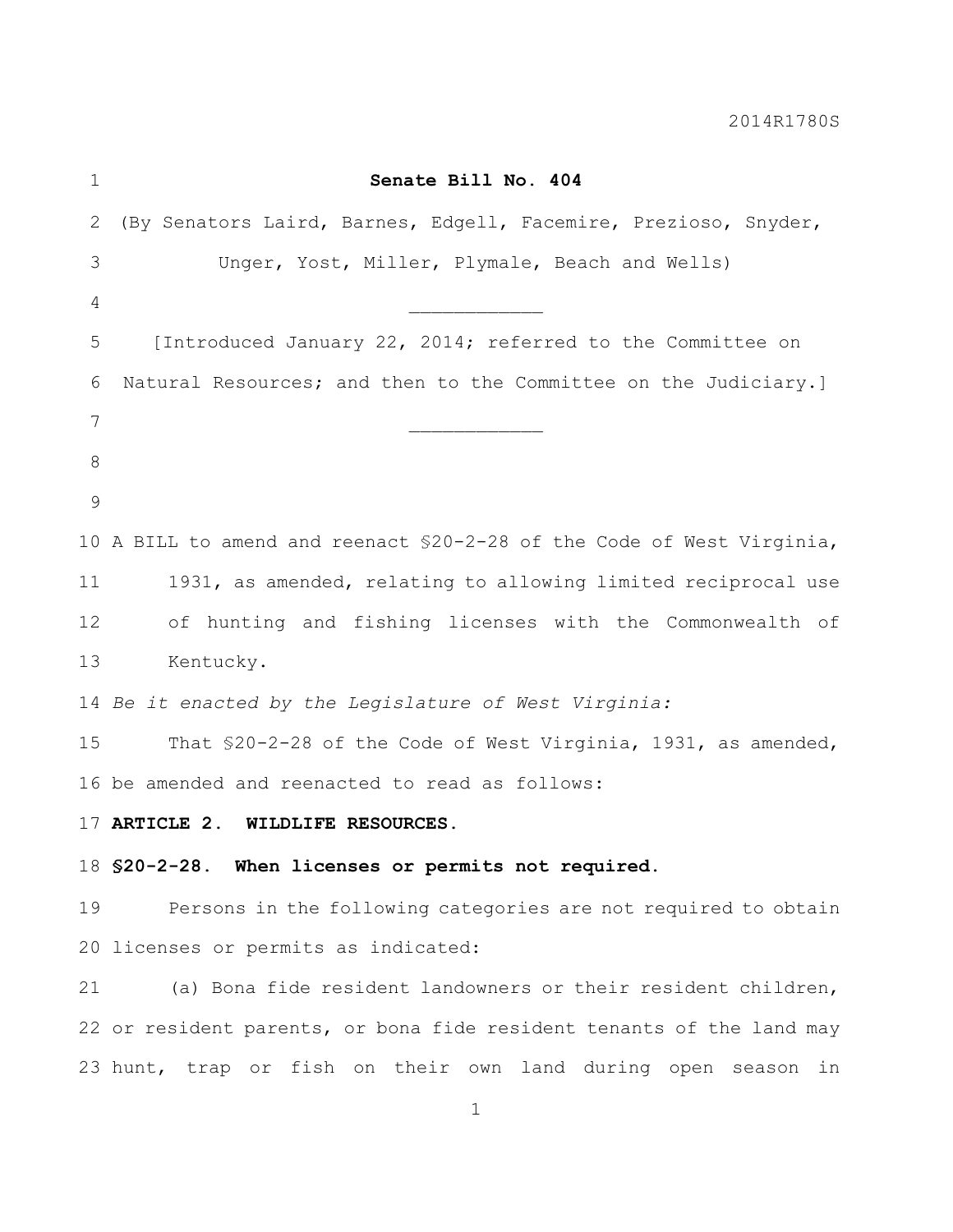accordance with the laws and rules applying to the hunting, trapping and fishing without obtaining a license, unless the lands have been designated as a wildlife refuge or preserve.

 (b) Any bona fide resident of this state who is totally blind may fish in this state without obtaining a fishing license. A written statement or certificate from a duly licensed physician of this state showing the resident to be totally blind shall serve in lieu of a fishing license and shall be carried on the person of the resident at all times while he or she is fishing in this state.

 (c) All residents of West Virginia on active duty in the Armed Forces of the United States of America, while on leave or furlough, may hunt, trap or fish in season in West Virginia without obtaining a license. Leave or furlough papers shall serve in lieu of any license and shall be carried on the person at all times while trapping, hunting or fishing.

 (d) In accordance with the provisions of section twenty-seven of this article, any resident sixty-five years of age or older before January 1, 2012, is not required to have a license to hunt, trap or fish during the legal seasons in West Virginia, but in lieu of the license the person shall at all times while hunting, trapping or fishing carry on his or her person a valid West Virginia driver's license or nondriver identification card issued by the Division of Motor Vehicles.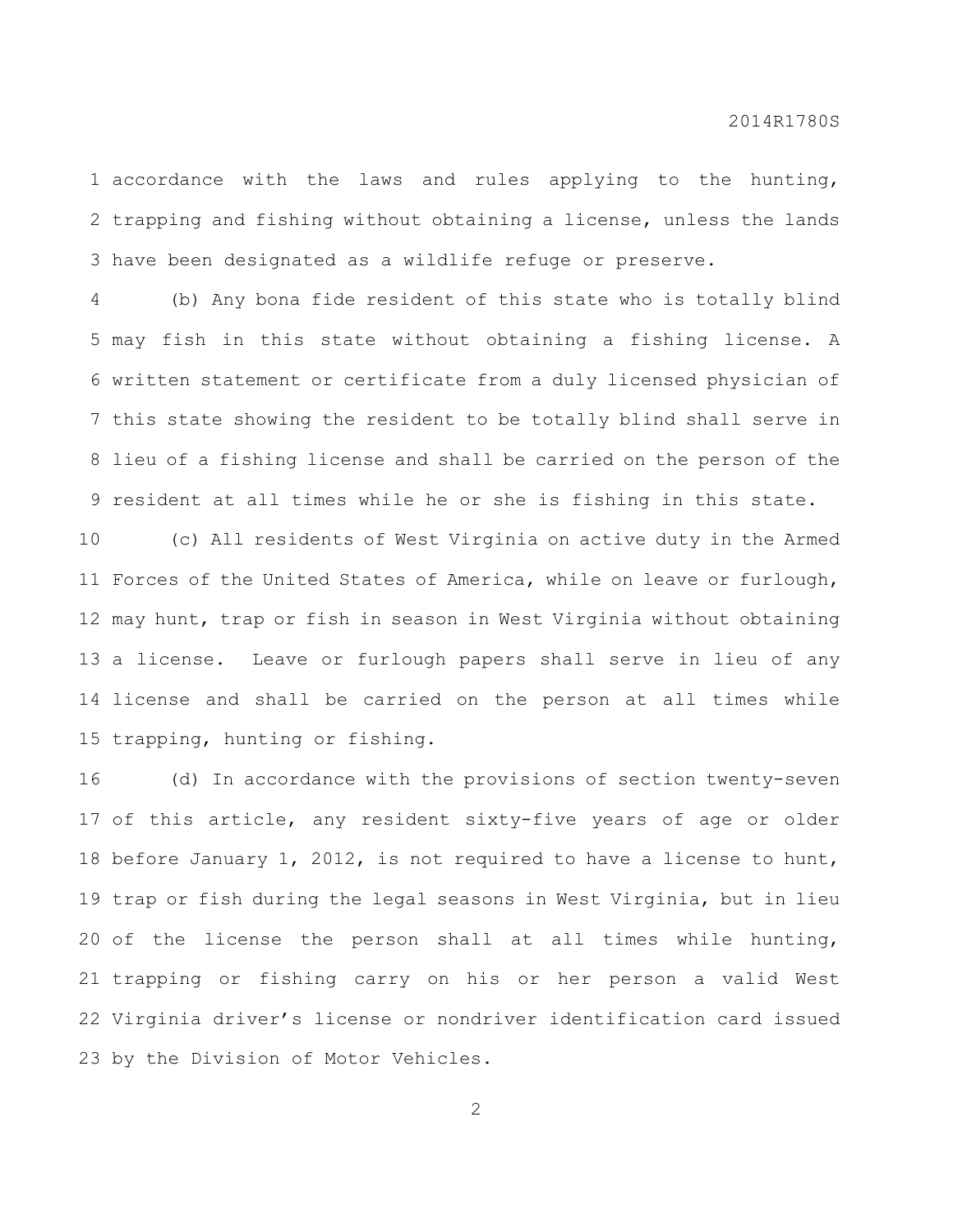(e) Residents of the state of Maryland who carry hunting or fishing licenses valid in that state may hunt or fish from the West Virginia banks of the Potomac River without obtaining licenses, but the hunting or fishing shall be confined to the fish and waterfowl of the river proper and not on its tributaries: *Provided,* That the state of Maryland shall first enter into a reciprocal agreement with the director extending a like privilege of hunting and fishing on the Potomac River from the Maryland banks of the river to licensed residents of West Virginia without requiring the residents to obtain Maryland hunting and fishing licenses.

 (f) Residents of the state of Ohio who carry hunting or fishing licenses valid in that state may hunt or fish on the Ohio River or from the West Virginia banks of the river without obtaining licenses, but the hunting or fishing shall be confined to fish and waterfowl of the river proper and to points on West Virginia tributaries and embayments identified by the director: *Provided,* That the state of Ohio shall first enter into a reciprocal agreement with the director extending a like privilege of hunting and fishing from the Ohio banks of the river to licensed residents of West Virginia without requiring the residents to obtain Ohio hunting and fishing licenses.

 (g) Residents of the state of Kentucky who carry hunting or fishing licenses valid in that state may hunt or fish on the Big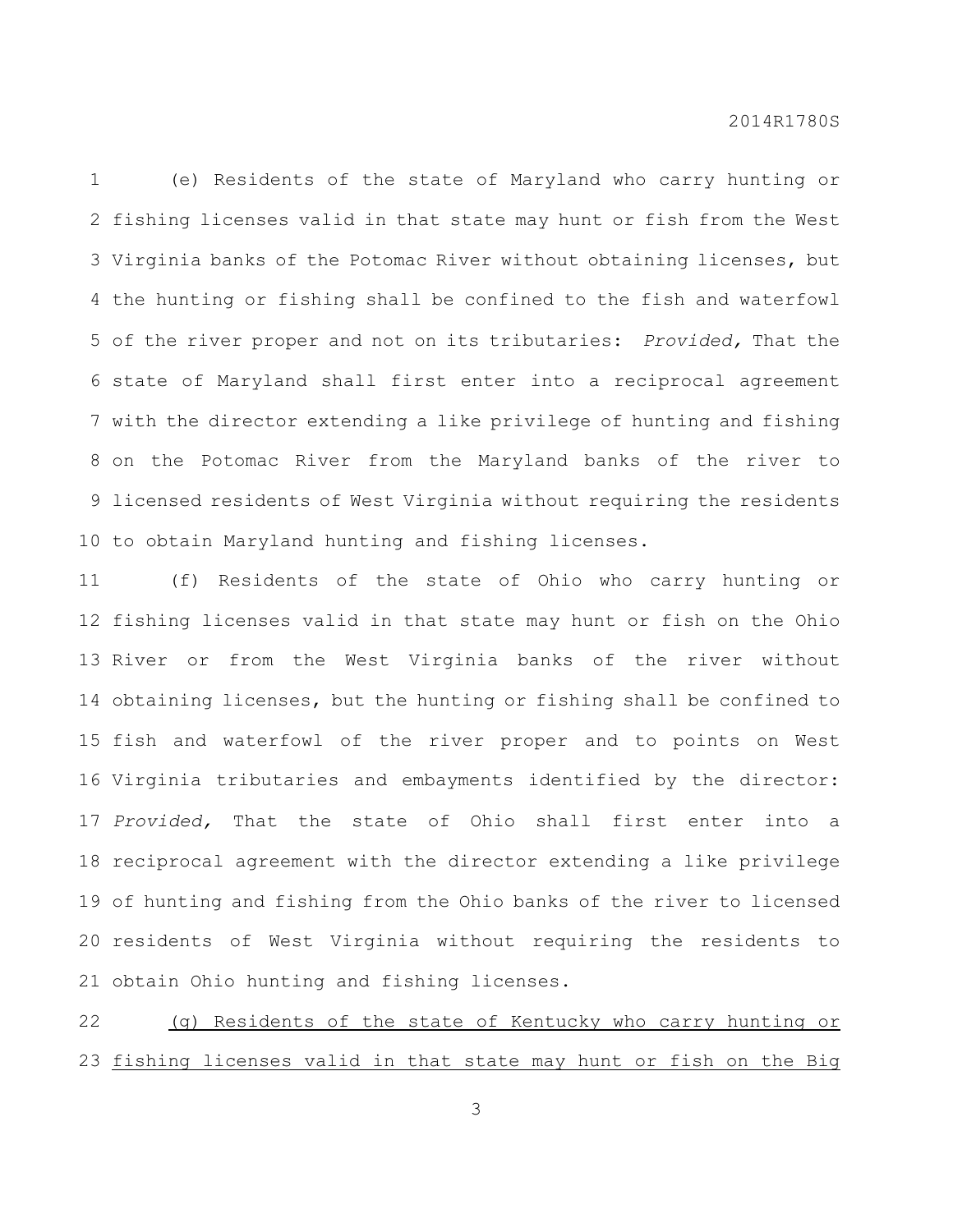Sandy River and the Tug Fork or from the West Virginia banks of the 2 rivers without obtaining licenses, but the hunting or fishing shall be confined to fish and migratory birds of the river proper: *Provided,* That the Commonwealth of Kentucky shall first enter into a reciprocal agreement with the director extending a like privilege of hunting and fishing from the Kentucky banks of the rivers to licensed residents of West Virginia without requiring the residents to obtain Kentucky hunting and fishing licenses.

9 (<del>g)</del> (h) Any resident of West Virginia who was honorably discharged from the Armed Forces of the United States of America and who receives a veteran's pension based on total permanent service-connected disability as certified to by the Veterans Administration may hunt, trap or fish in this state without obtaining a license. The director shall propose rules for legislative approval in accordance with the provisions of article three, chapter twenty-nine-a of this code setting forth the procedure for the certification of the veteran, manner of applying for and receiving the certification and requirements as to identification while the veteran is hunting, trapping or fishing. 20 (h) (i) Any disabled veteran who is a resident of West Virginia and who, as certified to by the Commissioner of Motor Vehicles, is eligible to be exempt from the payment of any fee on account of registration of any motor vehicle owned by the disabled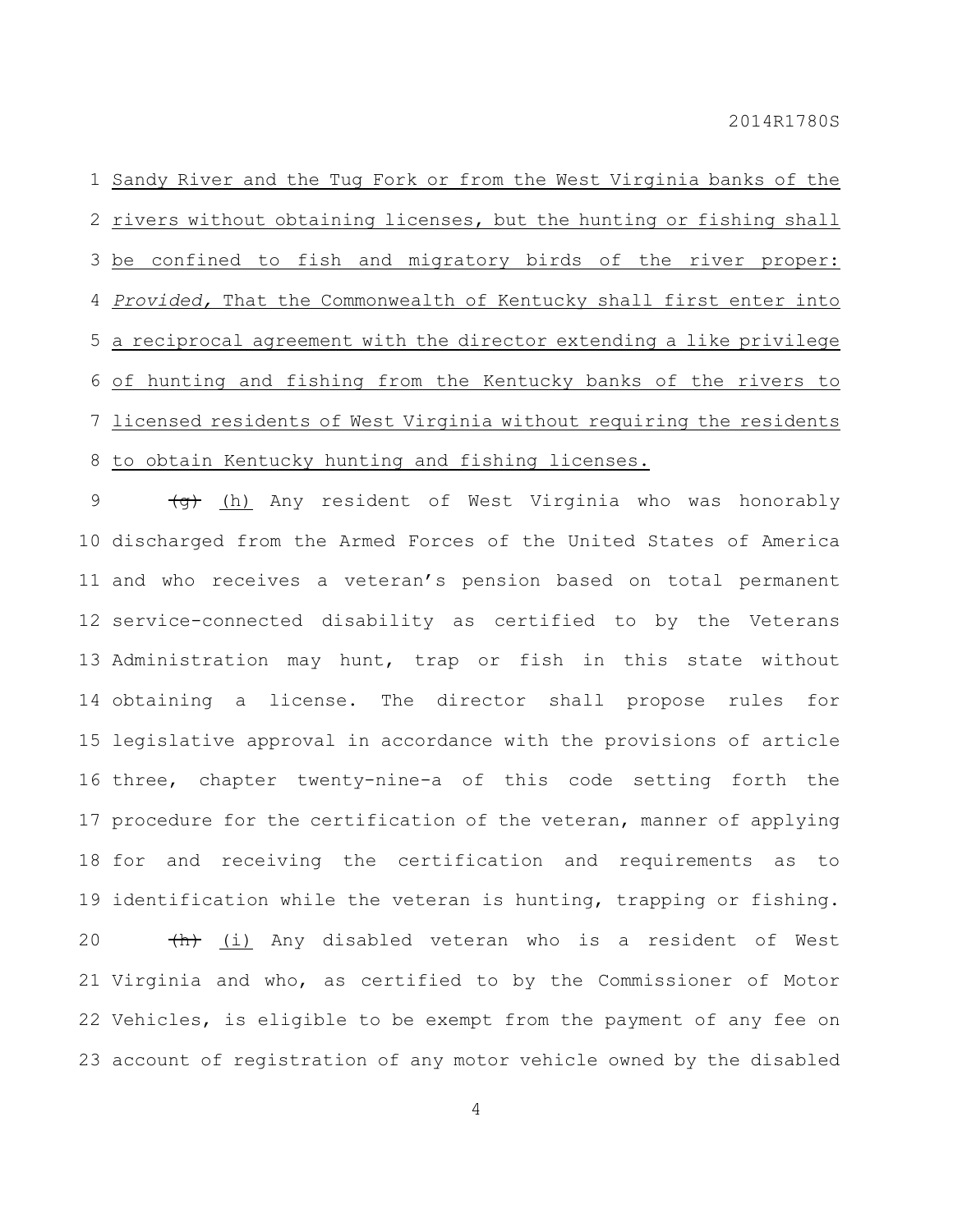veteran as provided in section eight, article ten, chapter seventeen-a of this code shall be permitted to hunt, trap or fish in this state without obtaining a license. The director shall propose rules for legislative approval in accordance with the provisions of article three, chapter twenty-nine-a of this code setting forth the procedure for the certification of the disabled veteran, manner of applying for and receiving the certification and requirements as to identification while the disabled veteran is hunting, trapping or fishing.

 $(\pm)$  (j) Any resident or inpatient in any state mental health, health or benevolent institution or facility may fish in this state, under proper supervision of the institution involved, without obtaining a fishing license. A written statement or certificate signed by the superintendent of the mental health, health or benevolent institution or facility in which the resident or inpatient, as the case may be, is institutionalized shall serve in lieu of a fishing license and shall be carried on the person of the resident or inpatient at all times while he or she is fishing in this state.

 $\leftarrow$   $\leftarrow$  (k) Any resident who is developmentally disabled, as certified by a physician and the Director of the Division of Health, may fish in this state without obtaining a fishing license. As used in this section, "developmentally disabled" means a person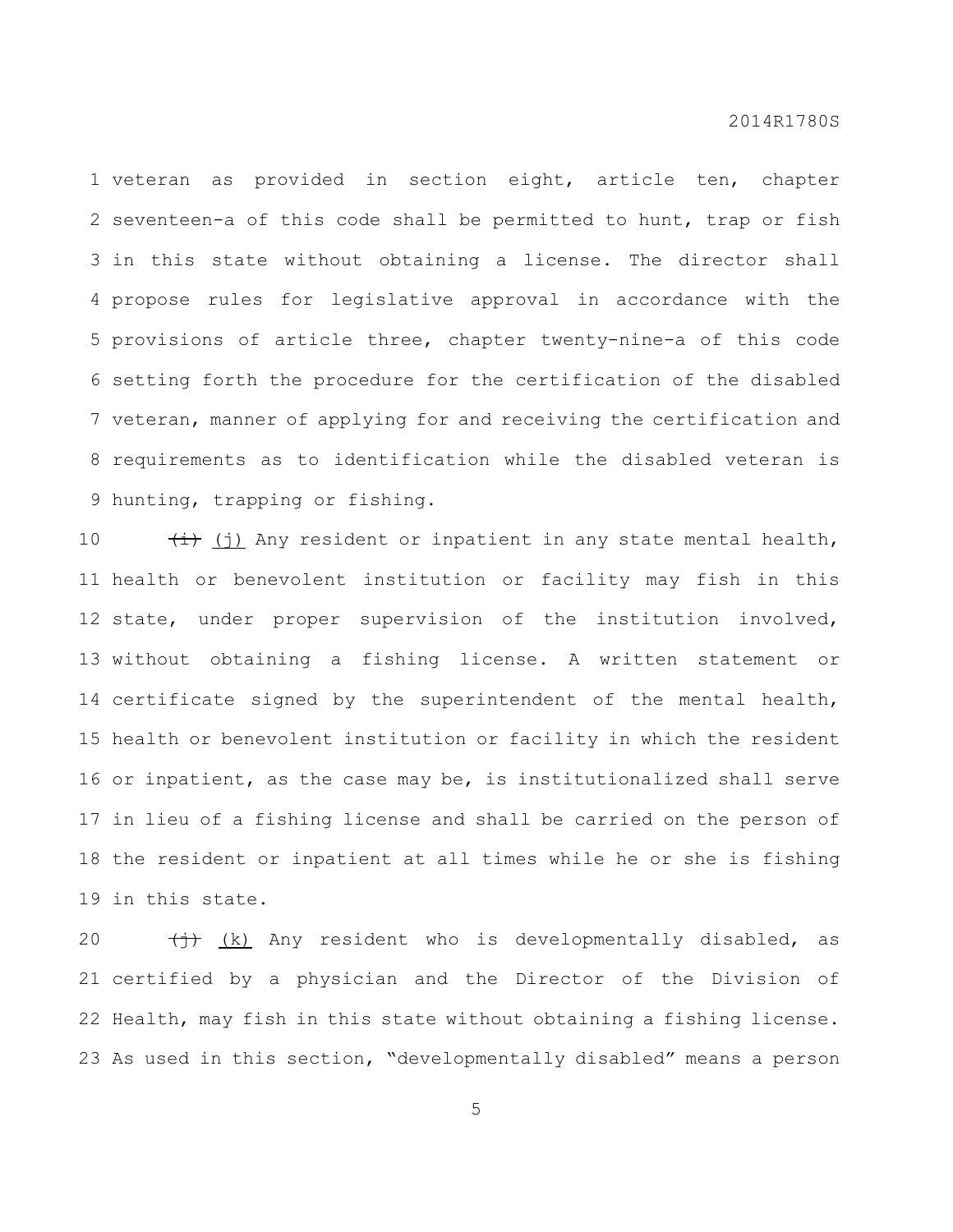with a severe, chronic disability which:

 (1) Is attributable to a mental or physical impairment or a combination of mental and physical impairments; (2) Is manifested before the person attains age twenty-two; (3) Results in substantial functional limitations in three or more of the following areas of major life activity: (A) Self-care; (B) Receptive and expressive language; (C) Learning; (D) Mobility; (E) Self-direction; (F) Capacity for independent living; (G) Economic self-sufficiency; and (4) Reflects the person's need for a combination and sequence of care, treatment or supportive services which are of lifelong or extended duration and are individually planned and coordinated.  $\left(\frac{k}{k}\right)$  (1) A student eighteen years of age or younger receiving instruction in fly fishing in a public, private, parochial or Christian school in this state may fly fish in the state for catch and release only without obtaining a fishing license while under the supervision of an instructor authorized by the school.